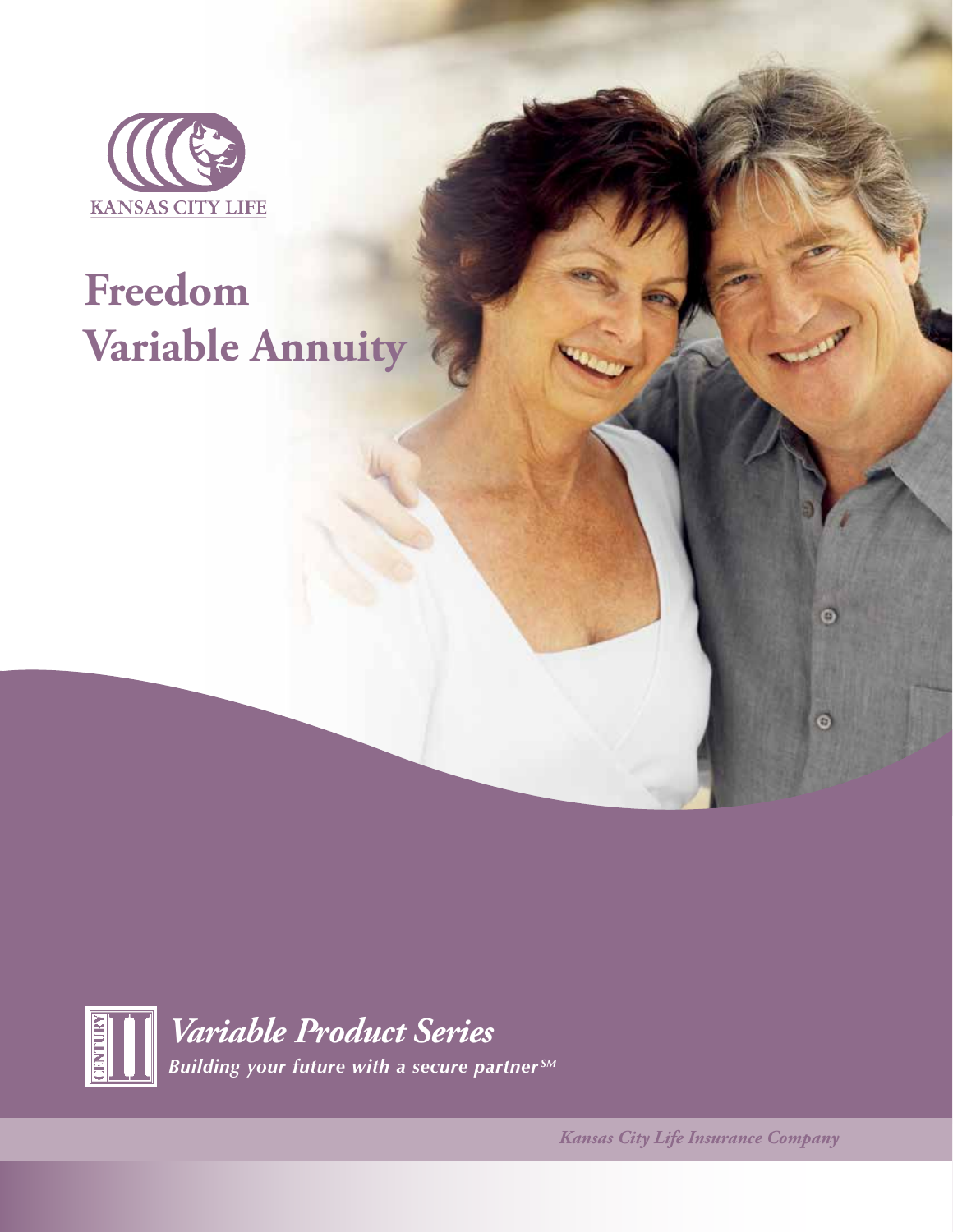## **Freedom Variable Annuity features at a glance**

| <b>Minimum deposit</b>            | \$25,000 minimum initial deposit                                                                                    |  |  |  |
|-----------------------------------|---------------------------------------------------------------------------------------------------------------------|--|--|--|
| Surrender charge                  | No surrender charges                                                                                                |  |  |  |
| <b>Annual fee</b>                 | No annual fees                                                                                                      |  |  |  |
| <b>Guaranteed death benefit*</b>  | There is an automatic five-year step-up in the<br>guaranteed minimum death benefit                                  |  |  |  |
| <b>Variable Account charge</b>    | 1.65% annualized charge to the variable<br>subaccount funds                                                         |  |  |  |
| <b>Fixed Account restrictions</b> | Allocations to the Kansas City Life Fixed<br>$\bullet$<br>Account are limited to 15% of the total<br>contract value |  |  |  |
|                                   | There are no restrictions on the number of<br>$\bullet$<br>transfers to and from the Fixed Account                  |  |  |  |

*See your Freedom Variable Annuity prospectus for product details and charges.*

*\*Guarantees are backed by the claims-paying ability of Kansas City Life Insurance Company.*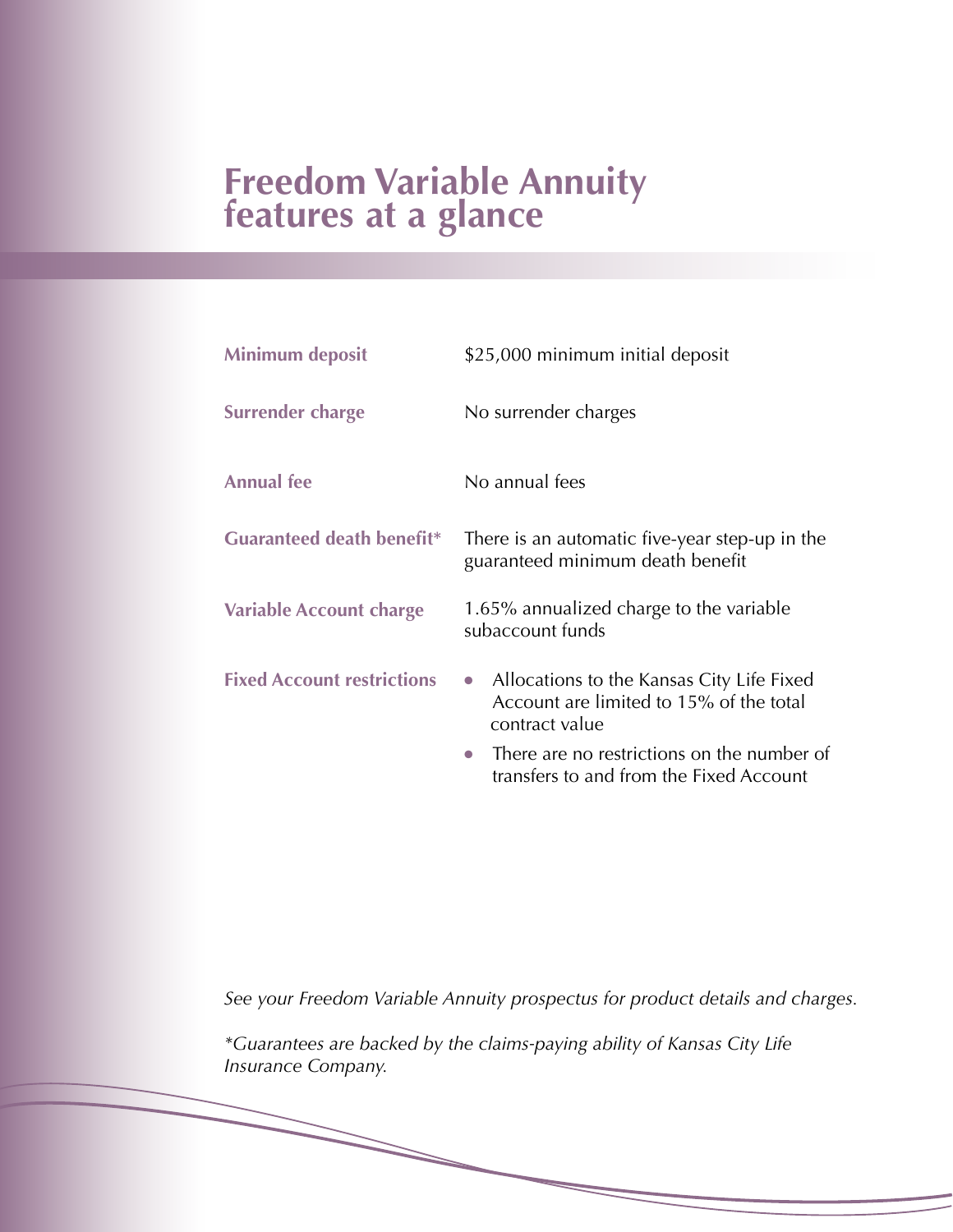

#### **What is a variable annuity?**

An annuity is a savings vehicle that helps you accumulate assets on a tax-deferred basis. Annuities are issued by insurance companies and are the only investment vehicle that can guarantee\* an income for your entire lifetime – one you cannot outlive.

A variable annuity (VA) allows you to decide how to invest your money. You can choose from a diverse portfolio group that includes a variety of investment options, offering you an opportunity for a higher rate of return. Most variable annuities offer a fixed account with a guaranteed minimum interest rate. In short, a variable annuity can offer the best of both worlds.

Variable annuities also offer protection for your heirs in the form of guaranteed\* minimum death benefits. Most variable annuities provide for at least a return of the principal invested (adjusted for any withdrawals or loans); many provide for enhanced guaranteed\* minimum death benefits.

*\*Guarantees are backed by the claims-paying ability of the issuing insurance company.*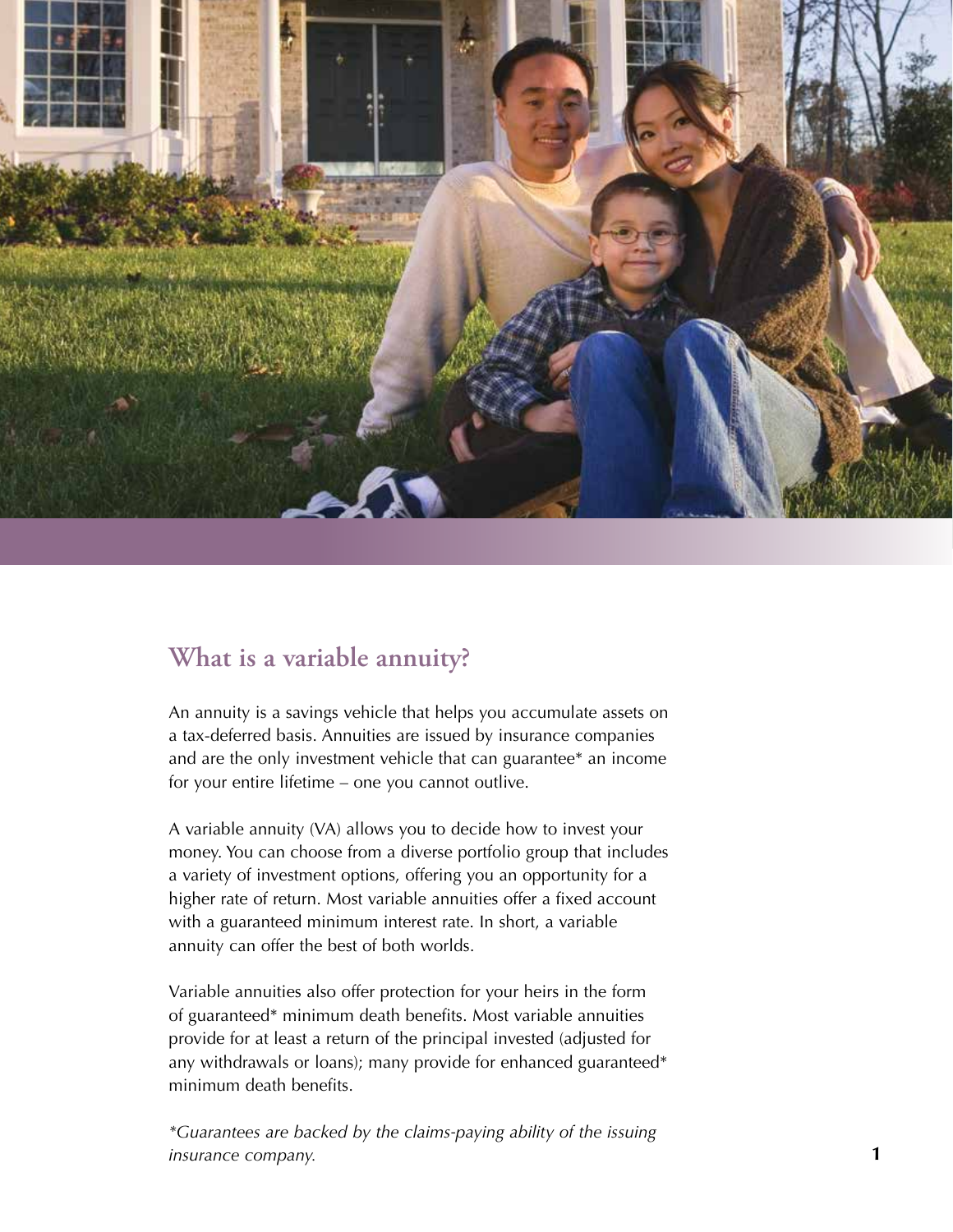#### **Who should consider a variable annuity?**

Variable annuities are an effective way to get a head start on your retirement savings because they can grow your money faster than fixed annuities. Of course, they can also lose money. Variable annuities are best suited for investors willing to take some risk in order to take advantage of the opportunity for higher returns.

Variable annuities can also be a good choice if you've invested the maximum amount allowed in your employer-sponsored retirement plan or if you are self-employed. And, a variable annuity can help you manage retirement income and control when you pay your taxes.

#### **Why choose Kansas City Life's Freedom Variable Annuity?**

Kansas City Life Insurance Company's Freedom Variable Annuity is designed to offer you the financial freedom to spend your retirement as you like. To get started, you'll need a minimum deposit of \$25,000. After that, you can set up a plan to make additional deposits on a regular basis or make unscheduled additional deposits whenever you choose.

The Freedom VA offers tax advantages while maximizing growth potential through a diverse group of investment choices. Plus, it provides death benefit protection and a number of income options.

Because the Freedom VA has no surrender charges, it offers complete liquidity should an emergency arise. You even have the opportunity to lock in a higher guaranteed\* minimum death benefit every five years.

*\*Guarantees are backed by the claims-paying ability*  **2** *of Kansas City Life Insurance Company.*

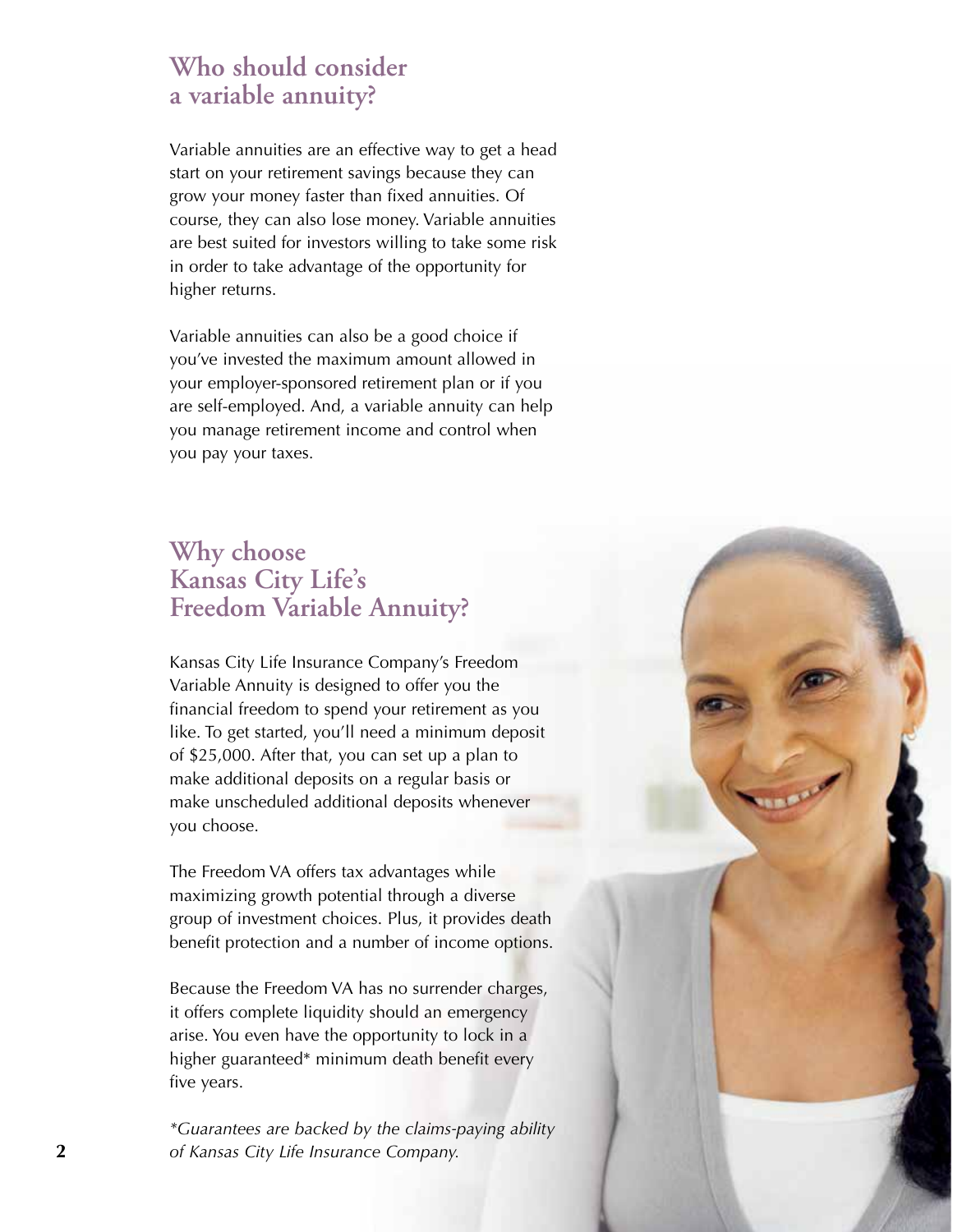#### **Using tax deferral to meet your goals**

One reason annuities have been so popular throughout the years is the tax advantages they offer.

Tax deferral means your money stays invested and works to build more money for your future. Unlike traditional savings vehicles, annuity earnings are not taxed until you begin receiving payments or take a withdrawal. That translates into more money you get to keep.

Investing in an annuity within a tax-deferred account such as an Individual Retirement Account (IRA) will provide no additional tax savings.

#### **Making your money work as hard as you do**

Added benefits of the Freedom VA include services and contract design features to help you in planning and using the contract to your best advantage.

#### **No surrender charges**

The Freedom VA has no surrender charges. That means you can access your money at any time without paying a withdrawal charge. There may be tax penalties for withdrawals made before age  $59\frac{1}{2}$ . You should consult your tax advisor.

#### **No annual fees**

There are no annual administrative fees for the Freedom VA. That means all of your money starts working for you from day one and continues working for the life of the contract.



*The illustration assumes a single contribution of \$30,000, a hypothetical annual rate of return of 8% and an annual tax rate of 31%. This illustration is for comparison purposes only and is not intended to represent the performance of any investment security. A 10% federal tax penalty may be imposed on surrenders by purchasers who have not yet reached age 59 ½. Withdrawals of tax-deferred accumulations may be subject to ordinary income taxes. Freedom VA has a 1.40% mortality and expense charge and a 0.25% administration charge. The fees and charges associated with variable annuities, when taken into account, would lower the earnings of this investment.*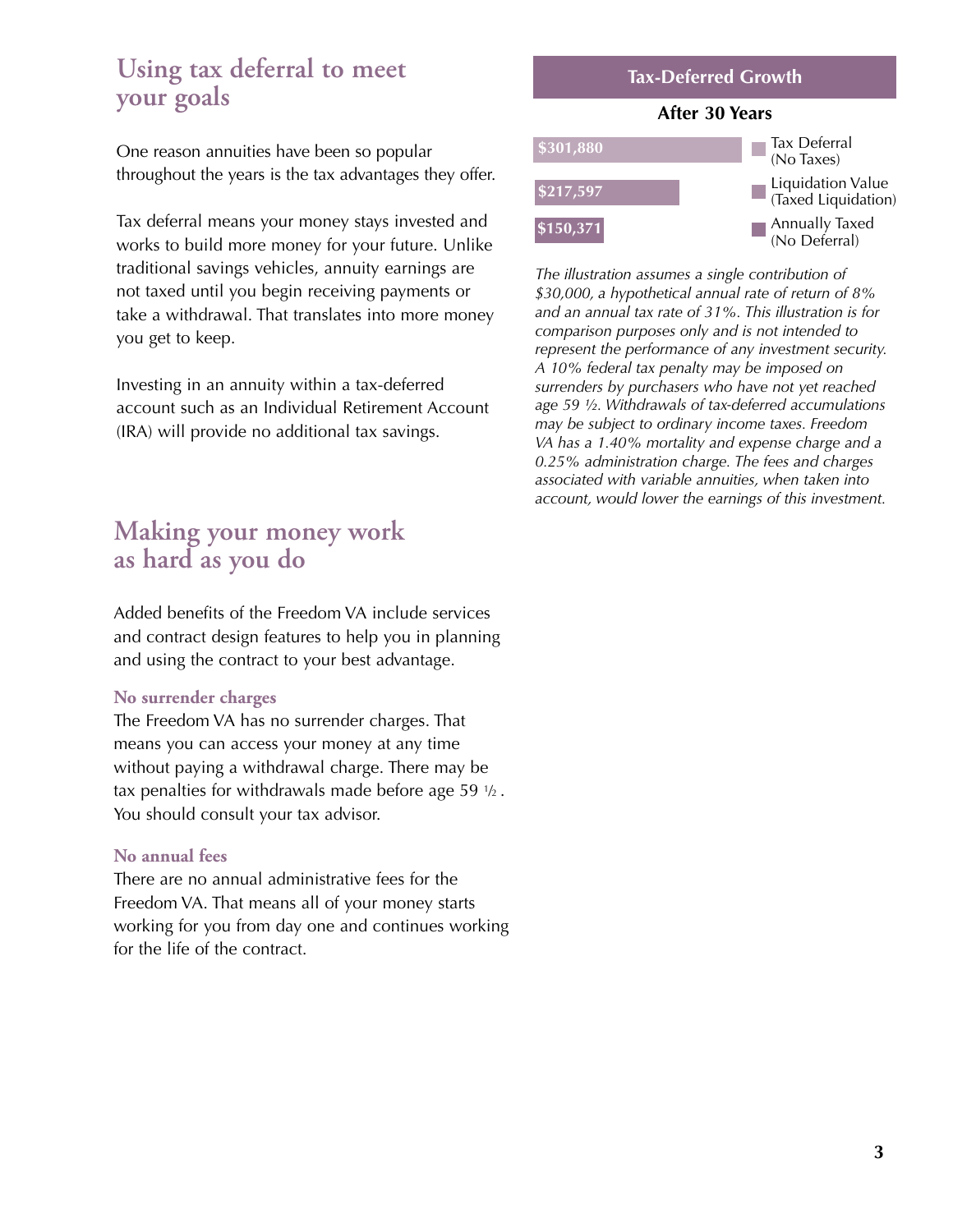### **Guaranteed Minimum Death Benefit (GMDB)\***

One of the most exciting features of a variable annuity is the guaranteed death benefit payable if the annuitant dies before maturity of the contract.

Plus, the Freedom VA promises to pay your beneficiaries an amount at least equal to what you have invested.

The Freedom VA lets you lock in market gains. The guaranteed death benefit will be "stepped up" to the greatest contract value at five-year intervals from the issue date of the contract to the annuitant's age 80.

Of course, if the contract value at the time of death is more than either the amount invested or the stepped-up guaranteed death benefit, we will pay the contract value to your beneficiaries.

All death benefits will be adjusted for withdrawals and outstanding loans.

If the owner is not the annuitant and the owner dies before maturity of the contract, the death benefit equals the current cash surrender value.

#### **Restriction on allocations to the Kansas City Life Fixed Account**

Allocations to the Kansas City Life Fixed Account may not exceed 15% of the total contract value.

*Please see the Freedom VA prospectus for details.*

Money in the Kansas City Life Fixed Account is part of Kansas City Life's General Account and is managed by our own investment professionals. Funds earn a current interest rate but never less than the guaranteed\* crediting rate. We guarantee that this rate will be at least 1% but not more than 3% per year.

*\*This guarantee is backed by the claims-paying ability of Kansas City Life Insurance Company.*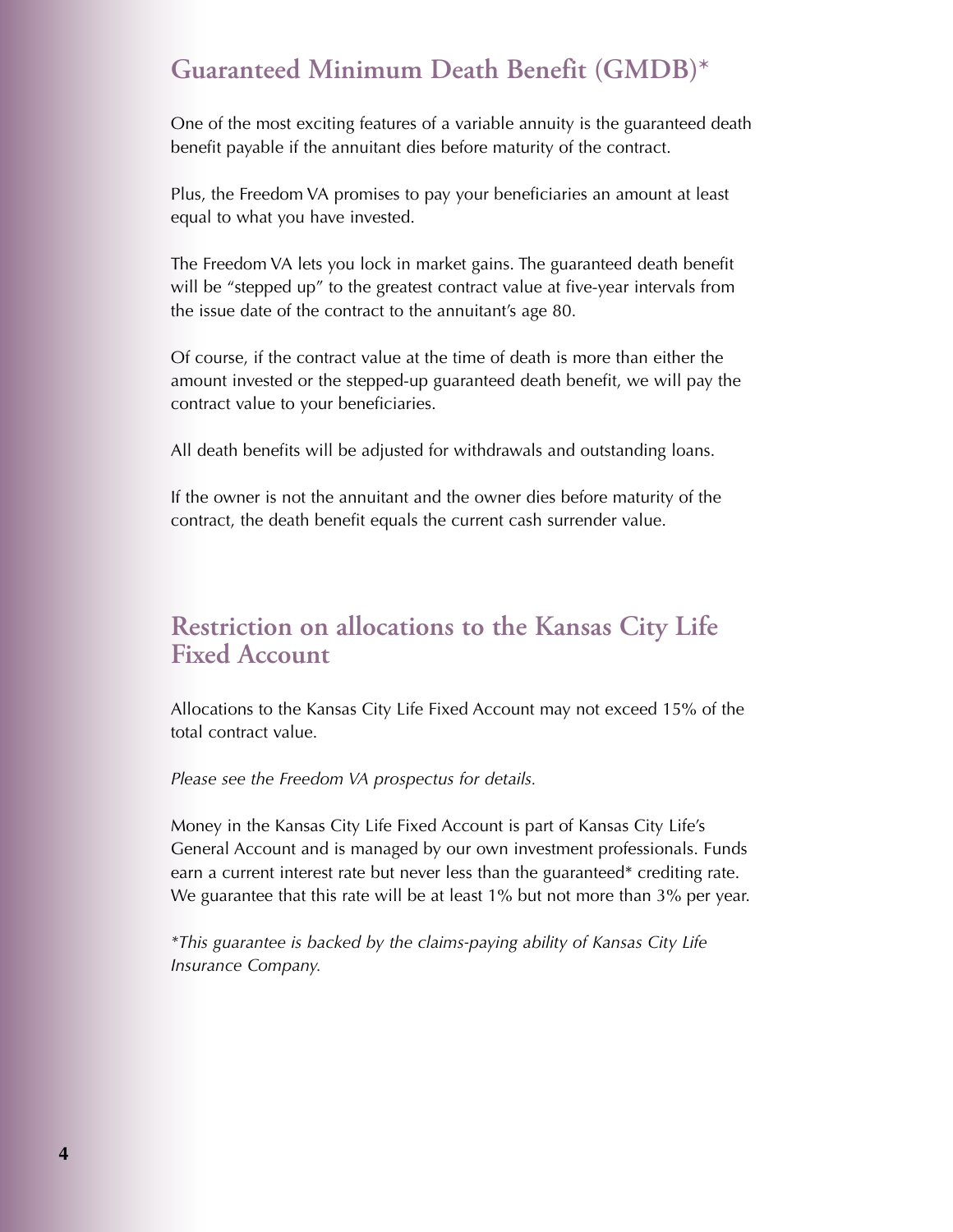#### **Automatic dollar cost averaging**

This feature allows you to systematically invest specific dollar amounts at regular intervals so you buy more shares when prices are low and fewer shares when prices are high. Dollar cost averaging helps minimize the effect of market fluctuations and may help maximize growth potential.

| <b>Example of Dollar Cost Averaging</b>                                         |                                                    |                 |                                      |  |  |  |  |
|---------------------------------------------------------------------------------|----------------------------------------------------|-----------------|--------------------------------------|--|--|--|--|
| Month                                                                           | <b>Monthly Allocation Share Price at</b><br>Amount | <b>Purchase</b> | Number of<br><b>Shares Purchased</b> |  |  |  |  |
| January                                                                         | \$250                                              | \$24            | 10.42                                |  |  |  |  |
| <b>February</b>                                                                 | \$250                                              | \$22            | 11.36                                |  |  |  |  |
| March                                                                           | \$250                                              | \$18            | 13.89                                |  |  |  |  |
| April                                                                           | \$250                                              | \$26            | 9.62                                 |  |  |  |  |
| <b>Totals</b>                                                                   | \$1,000                                            | \$90            | 45.29                                |  |  |  |  |
| <b>Average Price per Share \$22.50</b><br><b>Average Cost per Share \$22.07</b> |                                                    |                 |                                      |  |  |  |  |

Although dollar cost averaging does not ensure a profit or protect against loss, it does take the emotion out of investing and helps keep your program on track.

Because this plan involves continuous investment in securities, regardless of fluctuating price levels, you should consider your financial ability to continue purchases through periods of low price levels.

You can elect this option for a period of three to 36 months. Funds designated for dollar cost averaging are deposited in the Federated Government Money Fund II subaccount and are transferred monthly according to your instructions.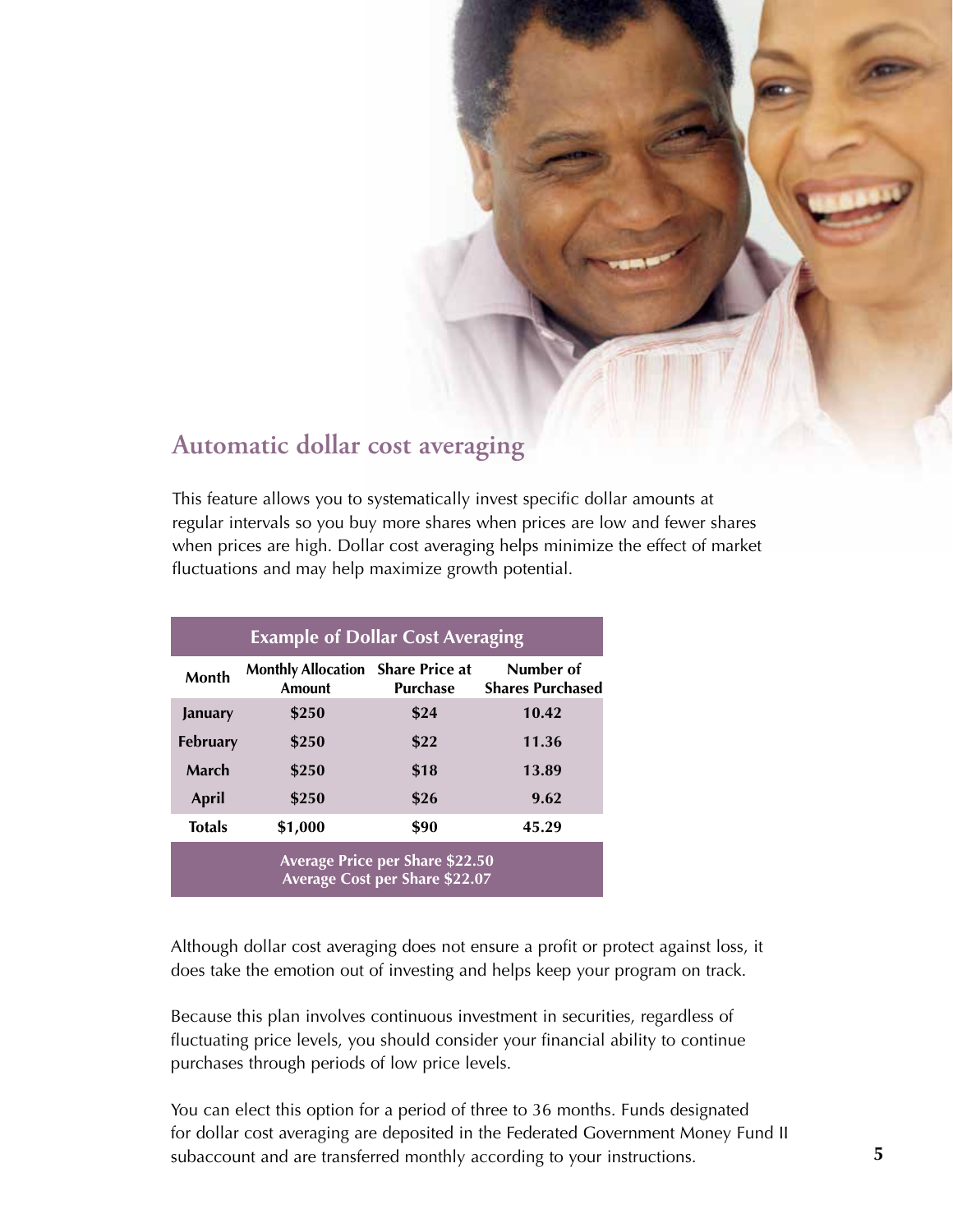#### **Automatic portfolio rebalancing**

Portfolio rebalancing, another valuable feature of the Freedom VA, lets you maintain the level of diversification you have chosen for your variable account investments. When you select this option, we automatically adjust your portfolio mix every three months to equal your current allocation instructions.

This concept is illustrated in the hypothetical example using three equal allocations. You, of course, are free to choose any allocation percentages you desire. You may choose this feature when you open your account or at any time during the life of your contract. If the Dollar Cost Averaging Plan is in effect, automatic portfolio rebalancing starts when dollar cost averaging ends. Transfers made under dollar cost averaging and portfolio rebalancing do not count against the six free transfers permitted each contract year.

#### **Hypothetical Example of Automatic Portfolio Rebalancing**

| Between Sept. 1 and Dec. 1,<br>the end of the contract<br>quarter, Fund 2 lost value<br>while Funds 1 and 3                                                                 | Sept. 1                          |        |        | \$5,000(1/3)<br>$$5,000(1/3)$<br>\$5,000 (1/3)         | <b>Total Value</b><br>\$15,000 |
|-----------------------------------------------------------------------------------------------------------------------------------------------------------------------------|----------------------------------|--------|--------|--------------------------------------------------------|--------------------------------|
| had gains.<br>Once the automatic<br>portfolio rebalancing<br>adjustments are made on<br>Dec. 1, you begin the next<br>quarter with your original<br>allocation percentages. | Dec. 1 (Prior<br>to Rebalancing) |        |        | \$6,435(.39)<br>\$4,620(.28)<br>\$5,445(.33)           | <b>Total Value</b><br>\$16,500 |
|                                                                                                                                                                             | Dec. 1 (After<br>Rebalancing)    | Fund 1 | Fund 2 | \$5,500(1/3)<br>\$5,500(1/3)<br>\$5,500(1/3)<br>Fund 3 | <b>Total Value</b><br>\$16,500 |

#### **Transfer privileges**

You can transfer funds between your variable subaccounts and/or the Fixed Account without any current tax consequences. You are free to move money in your variable annuity subaccounts as often as you wish.

Your first six transfers each contract year are free; thereafter, a \$25 fee applies to each transfer. You can make transfers by telephone, fax or email*. See the Freedom VA prospectus for details.*

#### **Income options**

You select when and how to begin using the cash you've accumulated. You can choose from a variety of income options including:

- Lump-sum distribution
- Payments for a specified amount
- Payments for a specified period of time
- Life income options including those with 10- or 20-year guarantees\*
- Joint and survivor income options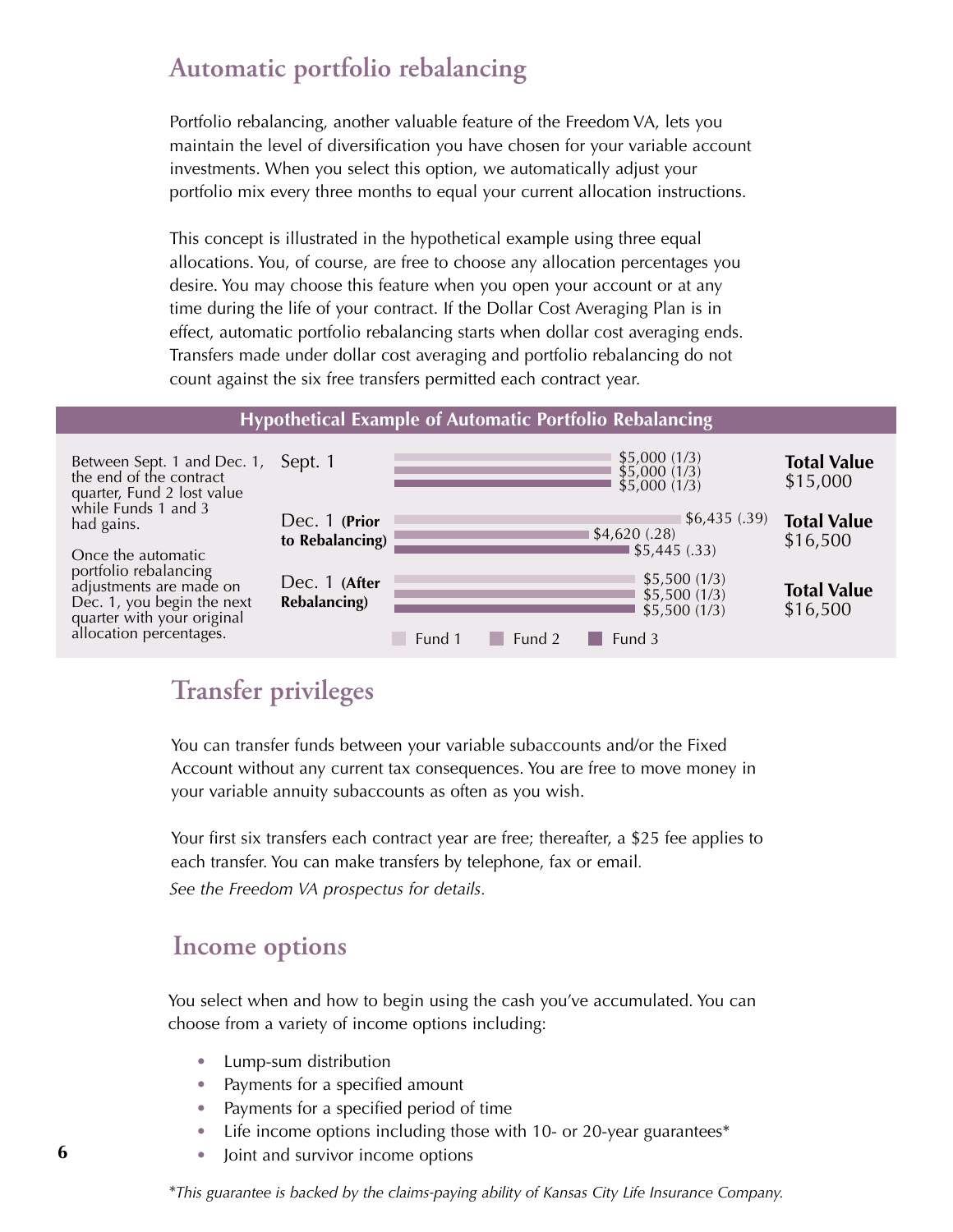

#### **Withdrawals**

Withdrawal proceeds can be paid to you as a lump sum or on a scheduled monthly, quarterly, semi-annual or annual basis as long as each payment is at least \$100.

A 10% federal tax penalty may be imposed on withdrawals made prior to age 59  $\frac{1}{2}$ . We suggest you consult with your tax advisor. Withdrawals will reduce cash value and death benefit.

#### **Contract charges**

Daily charges are assessed to funds in the variable subaccounts. On an annualized basis, these charges are:

- Mortality and expense risk charge 1.40%
- Administrative charge  $-0.25\%$

These charges are not deducted individually from each contract. Rather, they are deducted from the fund before unit values are calculated each night.

## **Quarterly reports keep you informed**

After the end of each calendar quarter you will receive a report giving the value of your contract. The report also will reflect all transactions occurring during the past quarter.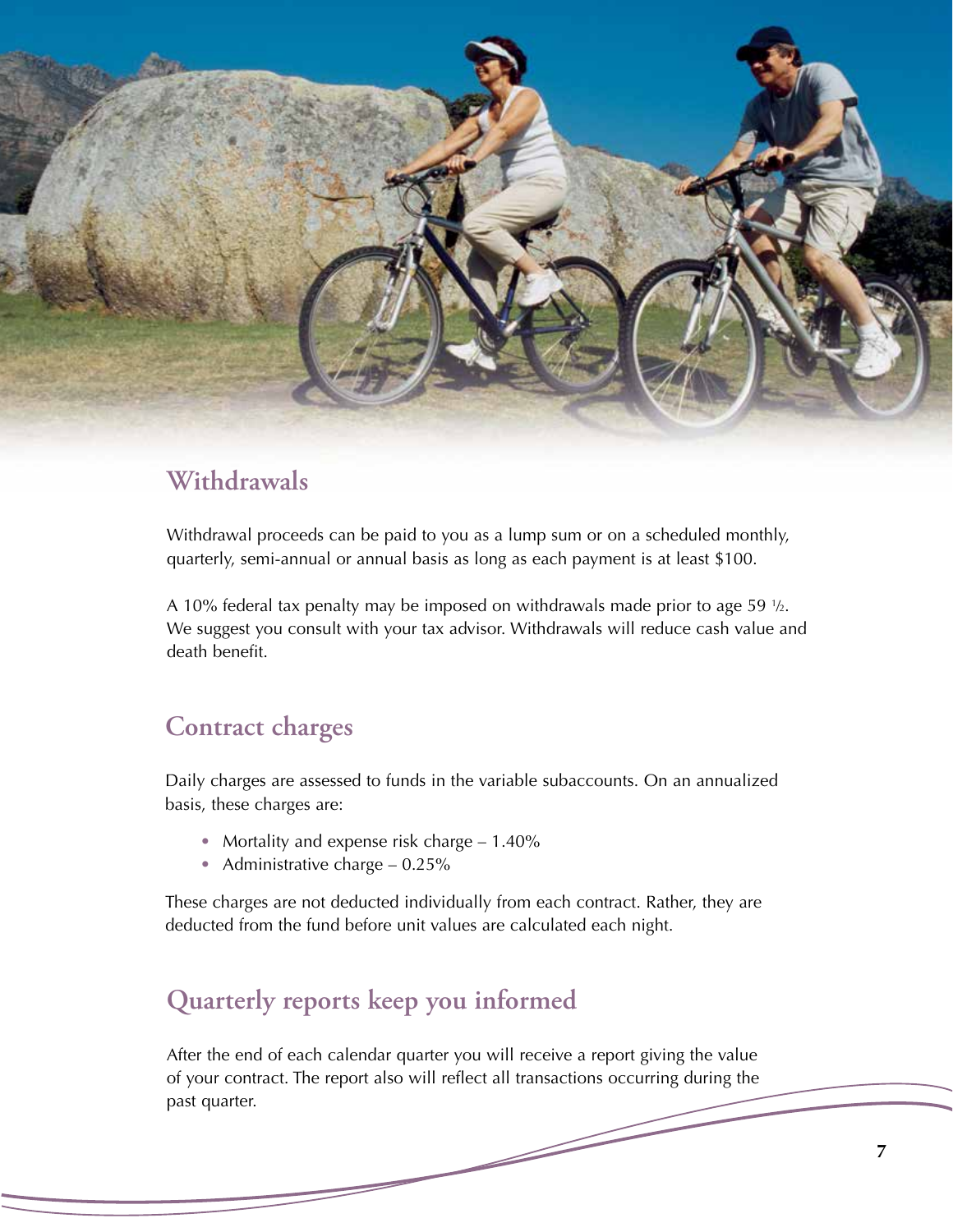

## **We'll be with you … We're Kansas City Life**

When Kansas City Life Insurance Company makes a promise, we stand behind it. Since 1895, we have assisted policyholders through world wars, the Great Depression and various periods of recession and inflation.

Kansas City Life's reputation is built on integrity, sound investment strategies and honest business practices. To us, integrity is not an outdated notion in today's fast-paced world. It is the guiding force behind every decision we make. Every product we sell is backed by more than 120 years of quality service and financial security.

*This brochure is authorized for distribution only when preceded or accompanied by product and fund prospectuses. The prospectuses contain more complete information about the product, including charges, limitations, expenses and investment options. As an investor, you should consider the investment objectives, risks, charges and expenses of the investment company carefully before investing. Read the prospectuses carefully before investing money.*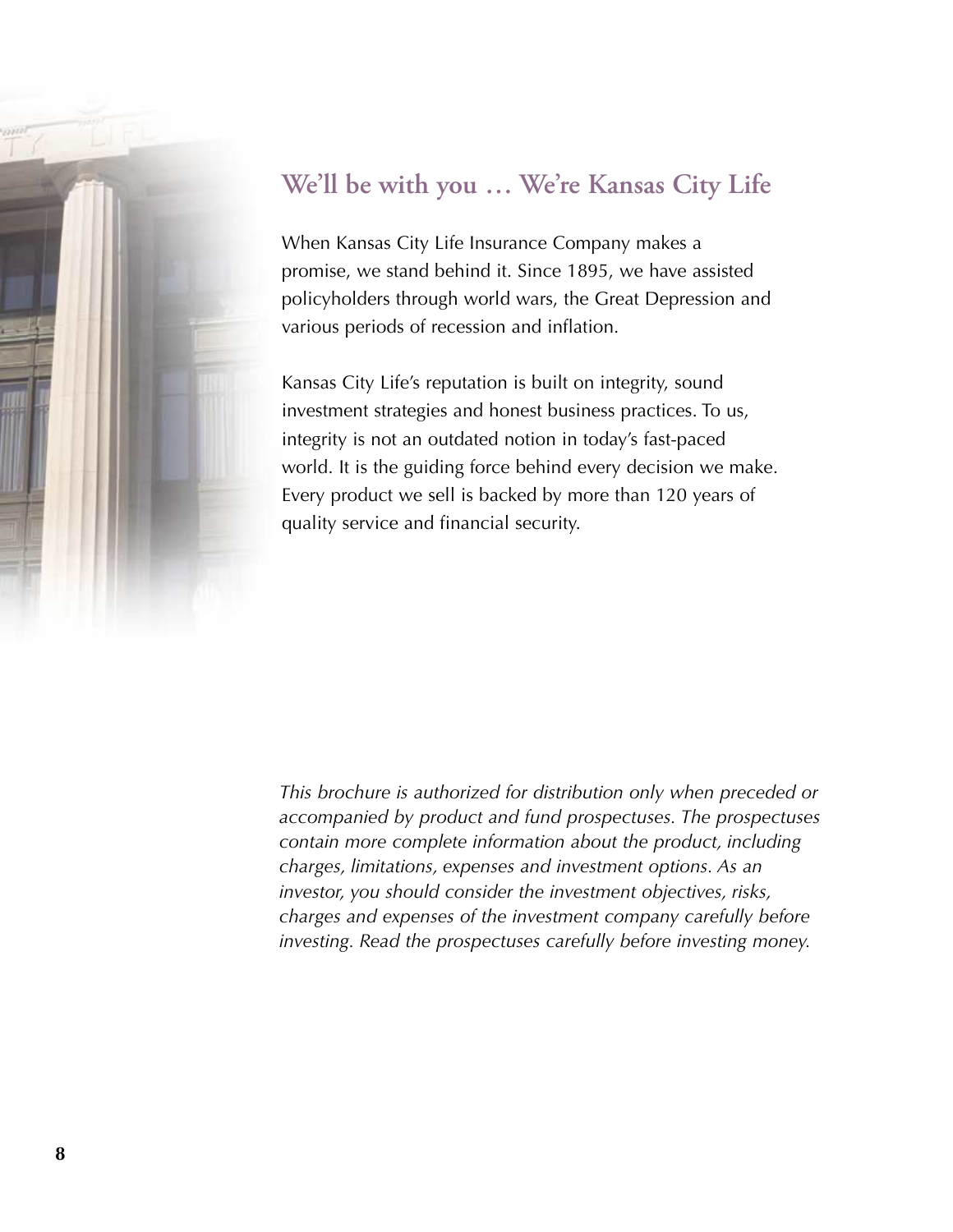*Additional prospectuses can be obtained from your registered representative or by calling our toll-free number 800-616-3670.*

*Kansas City Life's Century II Variable Product Series is distributed by Sunset Financial Services, Inc., a wholly owned subsidiary of Kansas City Life Insurance Company.*

*The federal and state income tax laws in this area are complex and subject to change. Representations made herein are neither complete nor necessarily up to date. Neither Kansas City Life nor its representatives give tax or legal advice. You should consult your tax advisor or attorney for complete details.*